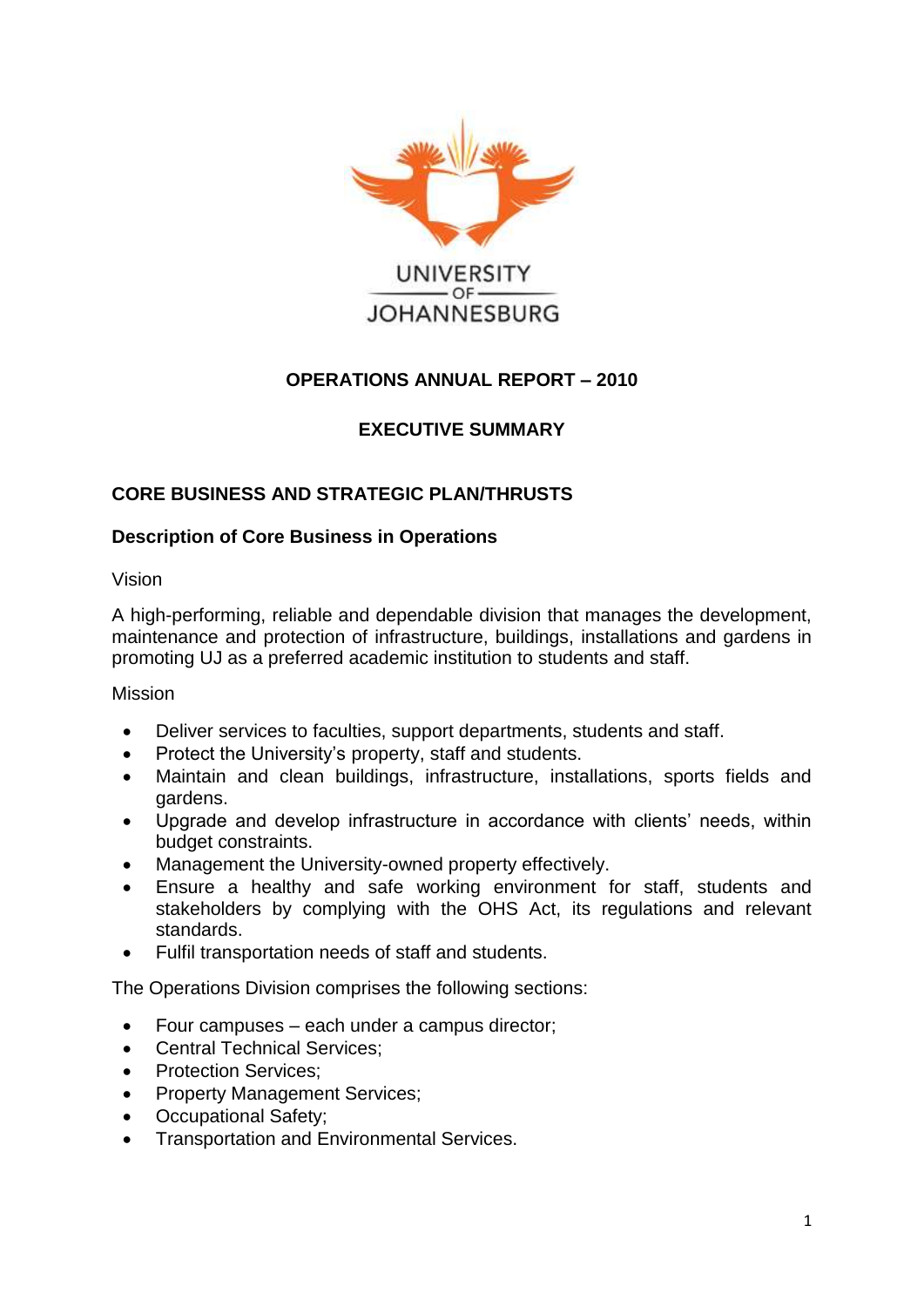## **Strategic Plan/Thrusts**

While remaining sensitive to the rest of the thrusts, the main focus was and will remain on:

- Thrust 2 Academic programmes, research and community engagement;
- Thrust 4 Soweto Campus (SWC) programmes, and campus life;
- Thrust 7 Institutional capacity, culture and fitness for purpose.

#### **Progress to Date:**

#### **Campuses-**

**The 2010 World Cup provided an opportunity for student residences to undergo major maintenance and upgrades in preparation for anticipated visitors. This has benefited students greatly by improving their residence life experience going forward.**

**Improving access for People-with-Disability also remained a priority across the board. Identifying and making available additional parking for staff was done at the Kingsway (APK), Bunting Road (APB) campuses. The Soweto Campus (SWC) renewal project was successfully completed on time, within budget and has resulted in state-of-the-art academic, student residential, sport facilities and other spaces which enhance community engagement. The university finalized lease agreements for additional student beds at the YMCA (Orlando) and YWCA (Dube) giving that campus over 500 student beds.**

**The shortage of office space for the growing numbers of academics was accommodated in all campuses through consultative planning and conversions. Lecture venues were upgraded to enhance the academic project.**

**Occupational Safety also notched significant successes in moving the UJ Compliance Rate from 62% to 76% by year end through staff workplace safety training and appointment of Safety Representatives (SHE), installation of evacuation alarms in the event of a disaster, gas leakages detection systems, auditing and planning risk mitigation for laboratories, identifying high risk equipment and ensuring that these met safety standards, and initiating proper general, recycled and hazardous waste management**

**UJ properties were acquired cost-effectively in the APK,APB, DFC and SWC corridors in line with the UJ Campus Master Plan to allow for future space needs. In particular seven houses next to Plantation Road (APK), Perskor Building (DFC), portions of Sherwel and Davies Streets (DFC), and houses and properties in Soweto (SWC) were acquired. Rezoning applications for "educational purposes" continued. East Rand Campus was transferred to UNISA through an agreement between the two universities, endorsed by the UJ Council and the Department of Higher Education.** 

**Protection Services ensured the continued safety of the UJ community, reducing crimes across all four campuses from 660 in 2009 to 587 in 2010.** The analysis of the statistics indicates that the UJ campuses contribute to 3,19 per cent of all crimes reported by the police stations in whose precincts the campuses are located. With such large numbers of people concentrated on the campuses, this percentage is regarded as very low when compared to the crimes committed in the rest of the precincts.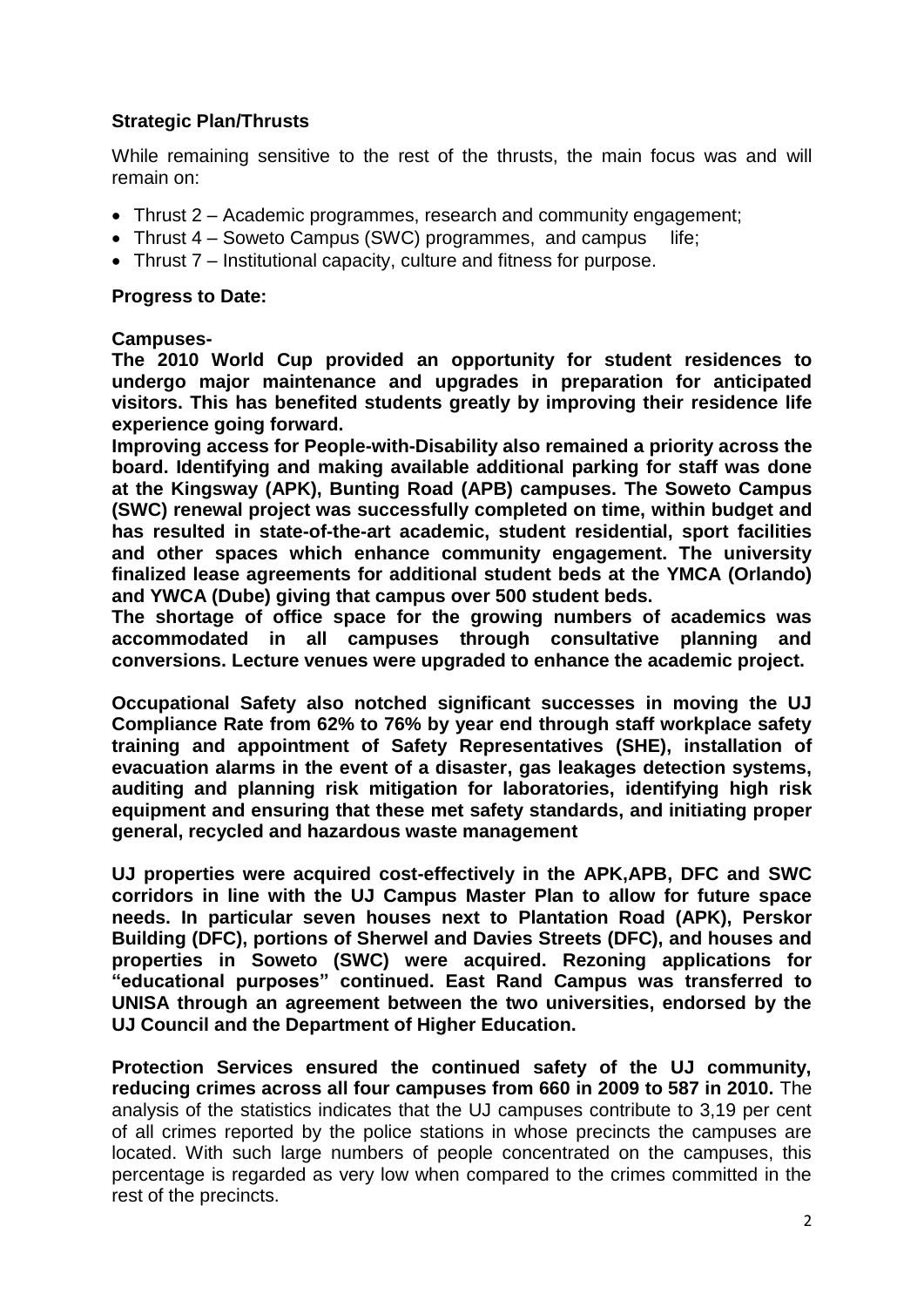- Contact crimes, which are regarded by Protection Services as priority crimes, are very low when compared to the statistics of the police precincts where the campuses are located.
- UJ campuses experienced a total of eight student protest actions during 2010. Most occurred on DFC. Transport and Environmental Services provided support to students and staff by providing a free shuttle service linking the various campuses. They also continued to enhance the campus life experience by ensuring clean learning, administration, sport, recreation and relaxation spaces inside and outside of buildings and campuses.

Central Technical Services (CTS)

- The 2009 Space HEMIS Report to the DoHET was submitted on time at the end of May 2010.
- Upgrading of laboratories to mitigate risks to students and staff was initiated at APK and DFC campuses and is still in progress.
- CTS also focused on reducing utilites costs by negotiating with utility service providers to establish proper metering of electricity and water usage in order to set new targets in the years ahead. These providers included City Power, Eskom and Johannesburg Water.
- The upgrade of the Faculty of Engineering and the Built Environment (FEBE) was started in 2010 to ensure successful ECSA accreditation in 2011.
- CTS is in the process of assessing and selecting a Computer-Aided Facility Management system. This is to provide an integrated and effective work environment for maintenance, space, call centre and project management activities
- Emergency power installation at an estimated costs of R39 million was approved to allow for this project which protects teaching, learning, research and institutional functioning to continue during power outages. The emergency power backbone installation comprises 48 generators connected to the 11KvA grid on each campus. The tender was secured in 2010 for the supply of 36 UPS installations and distribution boards in support of the emergency power installation. All campuses will be provided with emergency power, UPS power and lighting to lecture theatres and AVU systems. 214 lecture venues were identified for new light fittings with high efficiency electronic ballasts. The 214 lecture venues also have movement sensors to deactivate air-conditioning and lighting when the venue is not in use.

## **Gaps/Issues**

As UJ spaces and academic offerings grow, the need for more staff to be employed in areas such as maintenance, security and cleaning is becoming critical, in view of budget constraints..

Highly qualified and skilled staff are also needed in specialised divisions like CTS, Protection Services and Campus management and maintenance.

A strategic decision to prioritise maintenance was taken at the expense of vital refurbishments and renewal projects.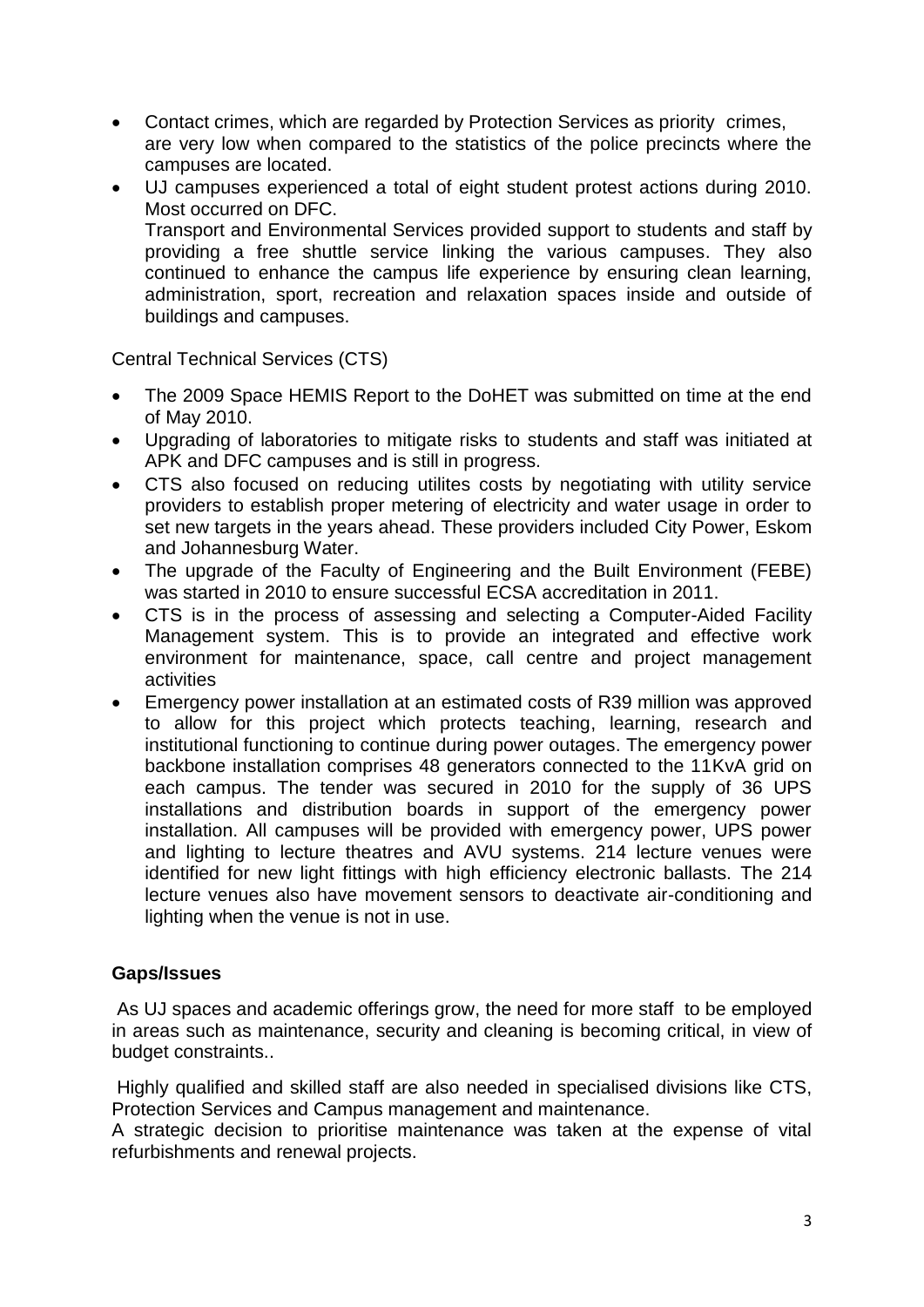Space management and space allocation was managed on an ad-hoc basis due to the lack of a Computer-Aided Facility Management System.

An analysis of the South African Police Service for 2009/2010 indicated that the crime levels in the immediate vicinity of the UJ campuses remain unacceptably high. This has an impact on all students and staff travelling to and from campuses and especially on students living off campus in private accommodation in the immediate vicinity of the campuses.

## **Human Resource Management**

## **Overview of Employee Profile**

*a) Distinction between the relevant management post levels*

| <b>Position (Post Level)</b> | <b>Black Male</b> | <b>White Male</b> | <b>Black</b><br><b>Female</b> | White<br><b>Female</b> |
|------------------------------|-------------------|-------------------|-------------------------------|------------------------|
| Executive Director (P4)      |                   |                   |                               |                        |
| Director (P5)                |                   |                   |                               |                        |
| Manager I (6)                |                   |                   |                               |                        |
| Manager I & II (P7)          |                   |                   |                               |                        |

## *b) Permanent full time vs. Temporary employees*

| <b>Profile</b>    | <b>Total</b> |
|-------------------|--------------|
| <b>Permanent</b>  | 576          |
| <b>Fixed Term</b> | 63           |
| <b>Temporary</b>  | 118          |
| <b>Total</b>      | 757          |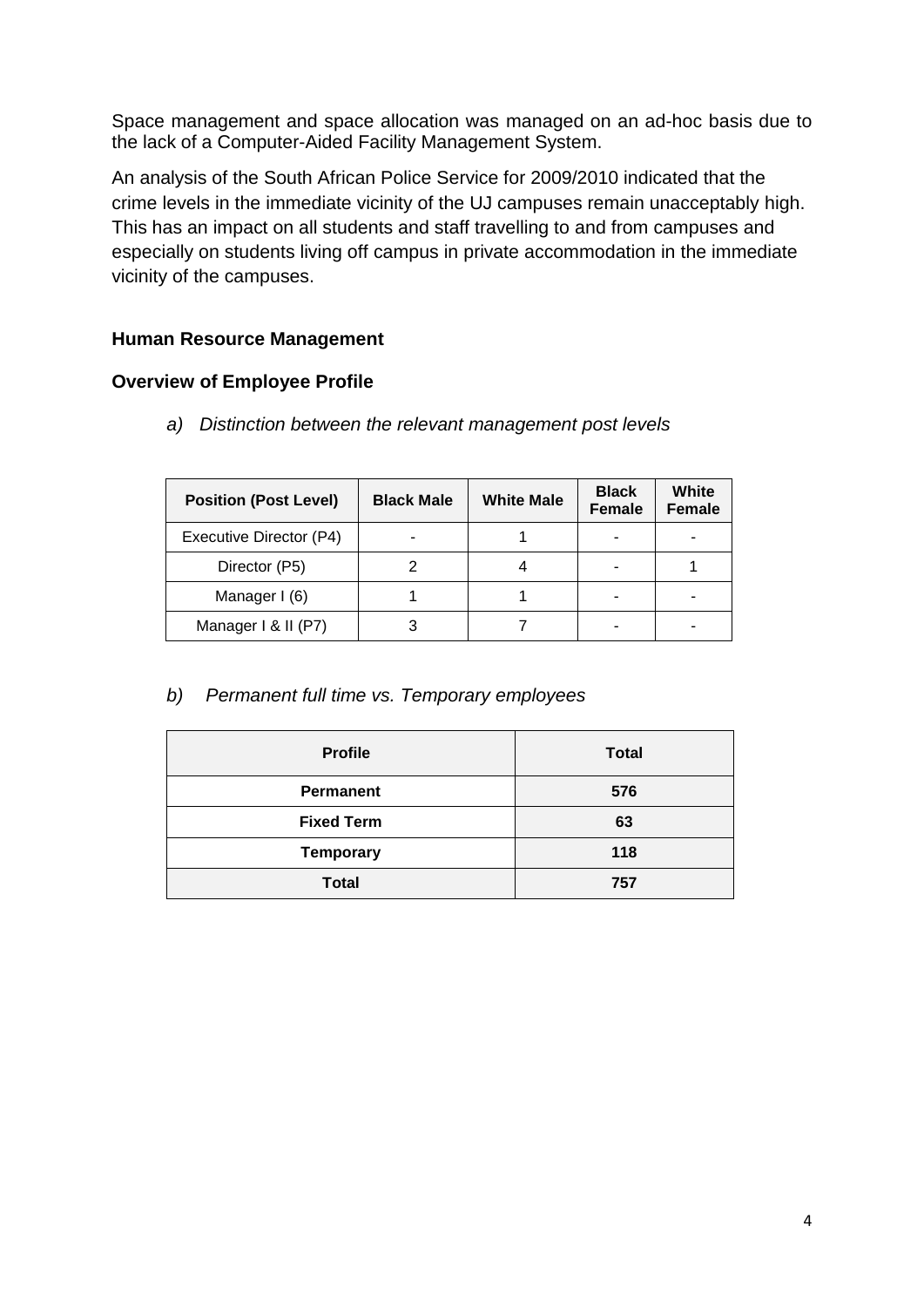# **Equity profile (diversity disclosure): overview and progress**

| <b>Profile</b>  | Gender        | <b>Total</b> |  |
|-----------------|---------------|--------------|--|
| African         | <b>Male</b>   | 566          |  |
|                 | <b>Female</b> | 70           |  |
| <b>Coloured</b> | <b>Male</b>   | 9            |  |
|                 | <b>Female</b> | $\sqrt{5}$   |  |
|                 | <b>Male</b>   | 1            |  |
| Indian          | <b>Female</b> | 1            |  |
|                 | <b>Male</b>   | 81           |  |
| White           | <b>Female</b> | 24           |  |
| <b>Total</b>    | 757           |              |  |

*a) General Equity Profile – Operations*

**Appointments, promotions, resignations, deceased and succession planning, where applicable.**

*a) Appointments; Promotions; Resignations; Retirement; Deceased*

| <b>Profile</b>      | <b>Total</b> |
|---------------------|--------------|
| <b>Appointments</b> | 25           |
| <b>Promotions</b>   |              |
| <b>Resignations</b> | 10           |
| <b>Retirement</b>   | 15           |
| <b>Deceased</b>     |              |

b) The Campus Director (APK) resigned during July 2010, resulting in some gaps in the chain of command. This was, however, rectified by appointing the Campus Director of APB to direct Operations on both the APK and APB Campuses.

#### **Achievements of Employees**

The SWC Campus Director, Dr Joe Manyaka, presented a paper on the revitalisation of the Soweto Campus at the HEFMA (Higher Education Facility Management Association of Southern Africa) conference.

## **Staff Development Programme (Reporting Year)**

- 11 staff members attended an in-house Project Management course (NQF5), of which 10 passed.
- 13 staff members attended the annual HEFMA conference.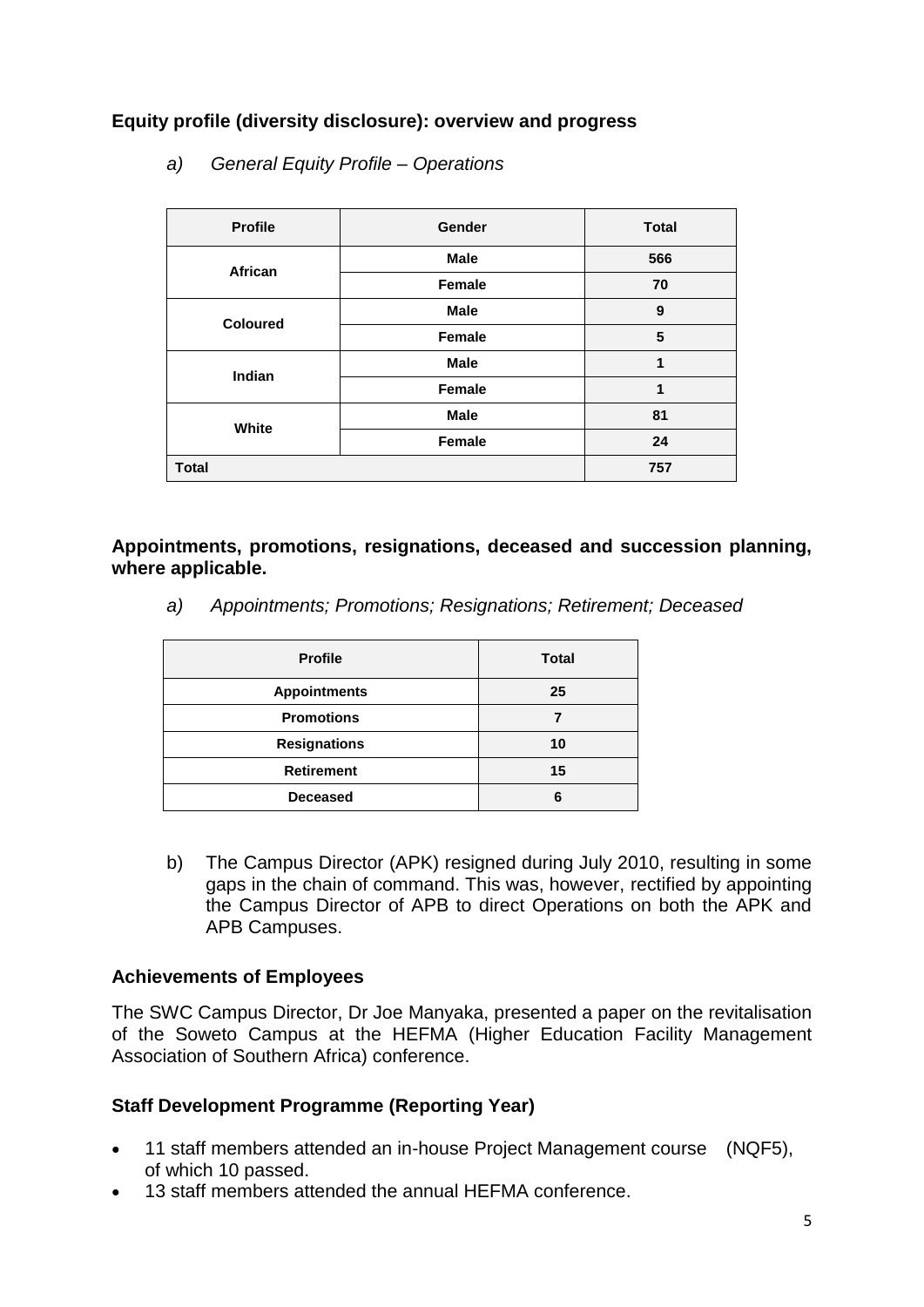- 2 staff members attended the annual Green Building Conference.
- 2 staff members attended a two day conference by SSI on Facility Management in the Higher Education Sector.

#### **Stakeholder Report**

Securing APK and APB Campus boundaries

- Close co-operation with the SABC, Netcare, Egoli Gas and Wits University was established to ensure a safer corridor between the APK and APB Campuses and the areas immediately surrounding both campuses.
- Closer co-operation with the Metro Police and SAPS Brixton was established to ensure a more frequent police presence around both campuses.
- Regular meetings and walk-abouts with the Local Ward Councillor occurred with the view to improving municipal services, i.e. parks and recreation (cutting of grass on sidewalks) and the JHB Roads Agency (upkeep of roads, traffic signals and signs).

## DFC

- The partnership between UJ and the City of Johannesburg (CoJ), together with Ellis Park Stadium management, was formed/reinforced with regard to the use of the Johannesburg and Ellis Park stadium facilities.
- Another partnership was developed with the CoJ via its World Cup 2010 Office.

#### SWC

- Campus Management has partnerships with a number of community structures: There is a committee called the Orlando Ekhaya Steercom that meets on a monthly basis and which is made up of representatives from the City of Johannesburg, JPC (Johannesburg Property Company), ward councillors from Soweto, small business representatives and the SWC Campus Director. The other forum comprises school principals and the Campus Director. This forum meets every three months and looks at helping schools with a number of issues.
- The community of Soweto is fully informed about what is happening on the Campus and feels that it is part and parcel of the new Campus.

#### Property Management Services

- The Division has developed good relations with the local government structures, property developers and estate agents.
- UJ is represented on the BRT Community Liaison Forum and consults with other community forums (ARHRRA) regarding land-use applications and changes.

#### Transportation and Environmental Services

 Negotiations were entered into with the City of Johannesburg in order to establish the possibility of co-operation in terms of bus transportation. The intention was to sign a memorandum of understanding between parties, but this has not yet been finalised.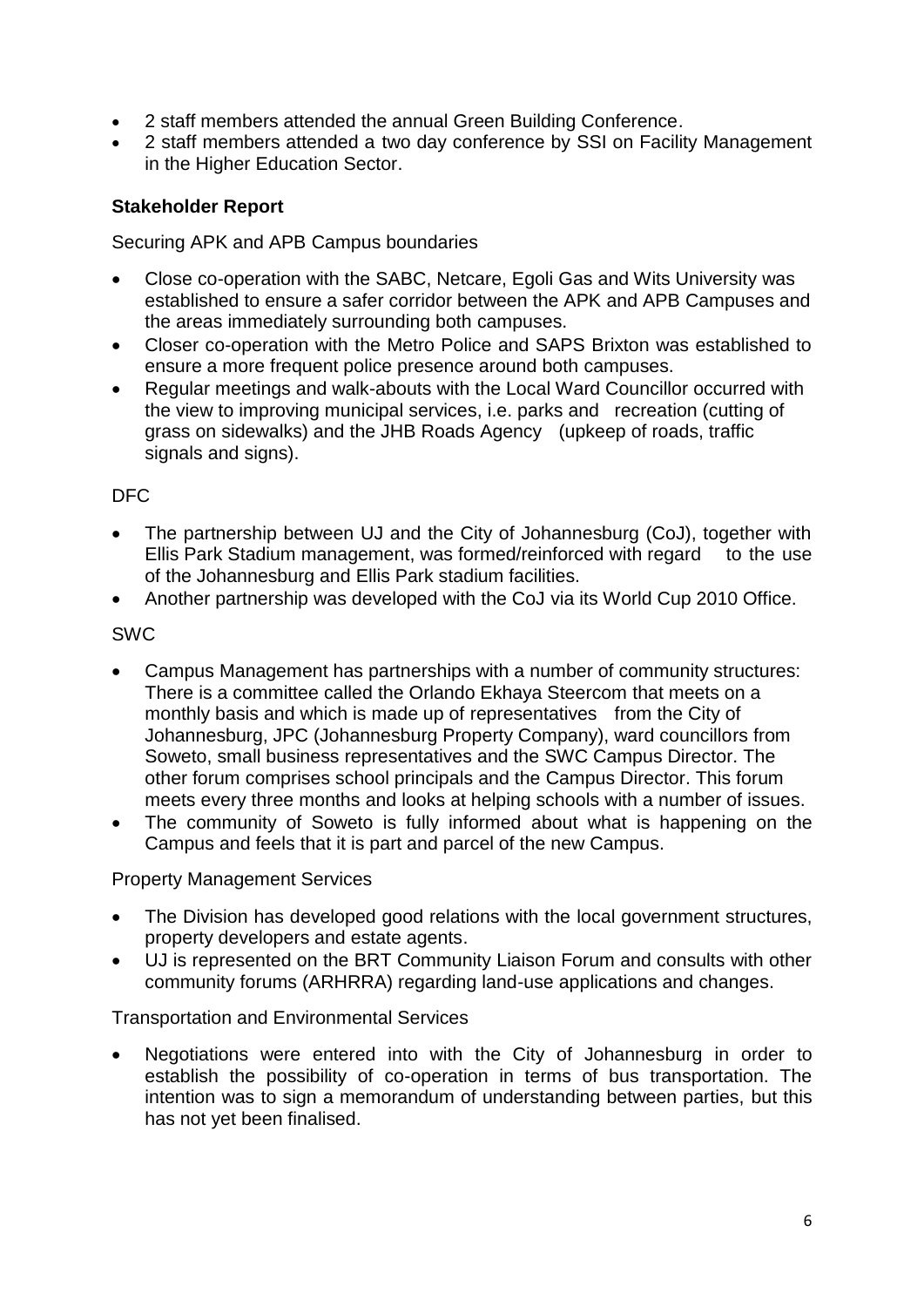Protection Services

- Community engagement activities have been started where Protection Services actively engages with the surrounding community on matters relating to security.
- External liaison consists of participation in:
	- Community policing forums;
	- Local SAPS weekly meetings;
	- Against Crime Together (ACT):
	- City of Johannesburg Joint Operation Centre;
	- International Association of Campus Law Enforcement Administrators;
	- Campus Protection Association of South Africa (Camprosa).

## CTS

- In conjunction with SSI (a DHV Company) UJ is in the process of reviewing and updating numerous contracts that UJ has with external service providers to ensure Value-for-Money.
- UJ also engaged the services of Station7 (S7) to assist in reducing the UJ electricity account by 30 percent over the next 3 years.

## **Sustainability Report**

## **Governance of the Division**

## **Overview/Governance Structures**

APB and APK Campuses

- Regular Operations Forums were held, where all stakeholders have input with regards to all campus activities.
- SRC/campus director meetings were held regularly in order to examine student issues.
- People with Disability forums were attended in order to understand and address the needs of those with disabilities.
- Wellness Committee meetings were held and problems were addressed timeously.
- Senior management meetings and walk-abouts on campus resulted in on-the-job discussions and problem-solving.
- Maintenance helpdesk feedback mechanisms were introduced to improve the level of service delivery.
- Regular meetings with executive deans were held in order to ascertain their needs.

## DFC

 Campus communication continued to be enhanced by the monthly Operations Forum, with invitations to all DFC stakeholders. All matters relevant to improving the conditions of learning and teaching at DFC are deliberated on at these meetings.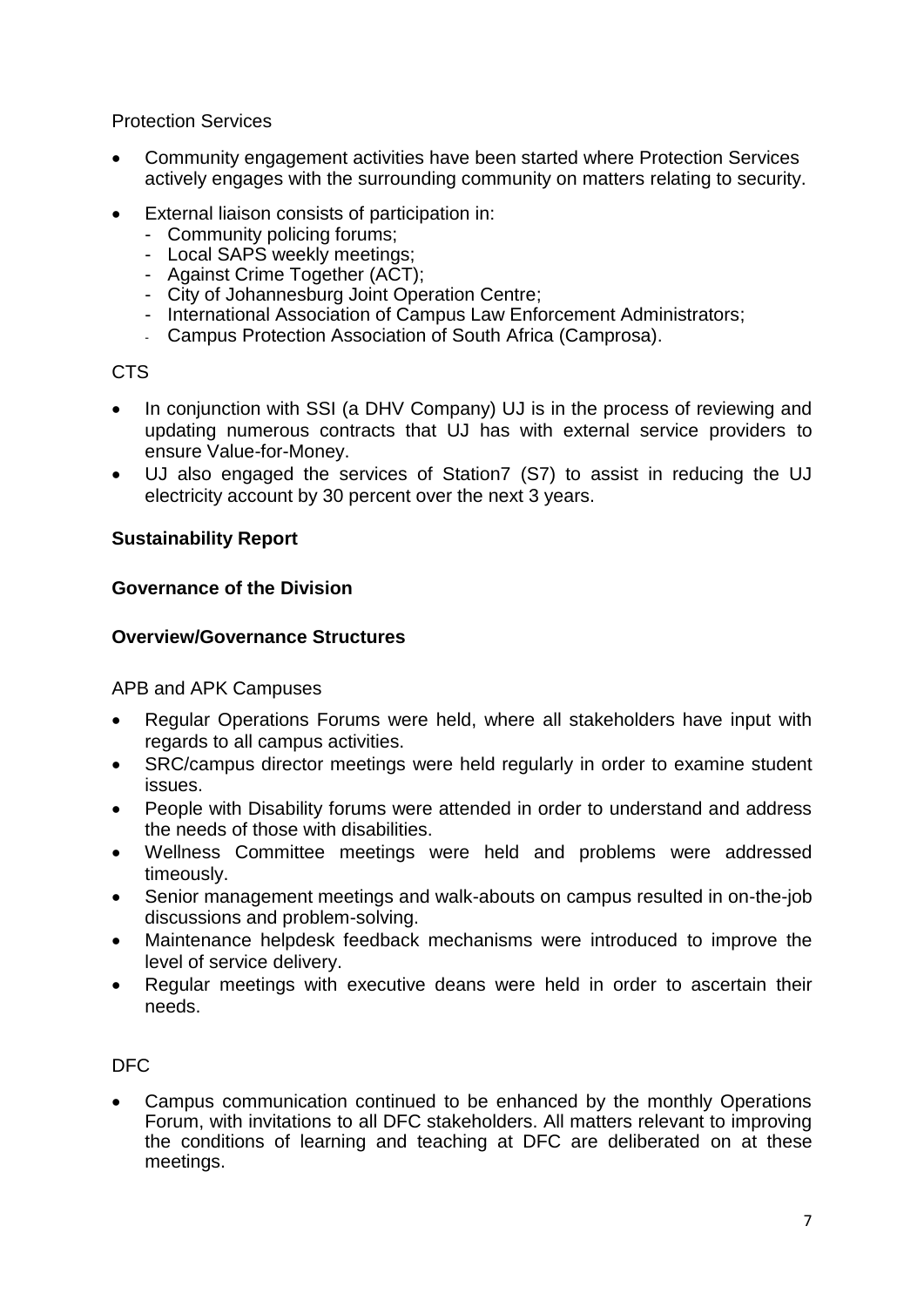# SWC

 The Campus has a forum/committee that is made up of representatives from all the campus sections, the SRC, faculties and other divisions. In 2010, the Forum met more than 26 times.

## Occupational Safety

- Governance structure Occupational Safety Committee;
- Policies Waste Management, Occupational Safety;
- Work Procedures for: Head Occupational Safety Co-ordinator, Safety Practitioners, Fire Marshall, Emergency Planning and Evacuation, Reporting of Incident, Safe Construction Work;
- Charter: Occupational Safety.

## Property Management Services

- The Division follows the Charter from the Planning and Resource Committee of Council.
- It functions within the UJ Master Development Plan.

## Protection Services

- The following policy documents were approved in 2010:
	- Emergency Operations Plan;
	- Traffic and Parking Policy.
- Protection Services serves on the following UJ committees :
	- Executive Director: Operations Managers Committee;
	- Protection Services Managers' Committee;
	- Planning and Resource Committee of Council;
	- Ad Hoc Venue Bookings and Hiring Committee;
	- Registration Committee;
	- Graduation Committee;
	- UJ Open Day Committee;
	- UJ Student Leaders' Security Advisory Committee;
	- RAG Monitoring Committee;
	- Campus Directors' Committee.

## CTS

CTS has maintenance contracts with external service providers as follows:

Lifts:

- Melco Elevators
- Kone Elevators
- Altech Vertigo (wheelchair lifts)
- Otis Lifts
- $-$  PLS
- Dr Theo Kleinhans

#### Air conditioning:

- Air Technology Services
- Master Air Conditioning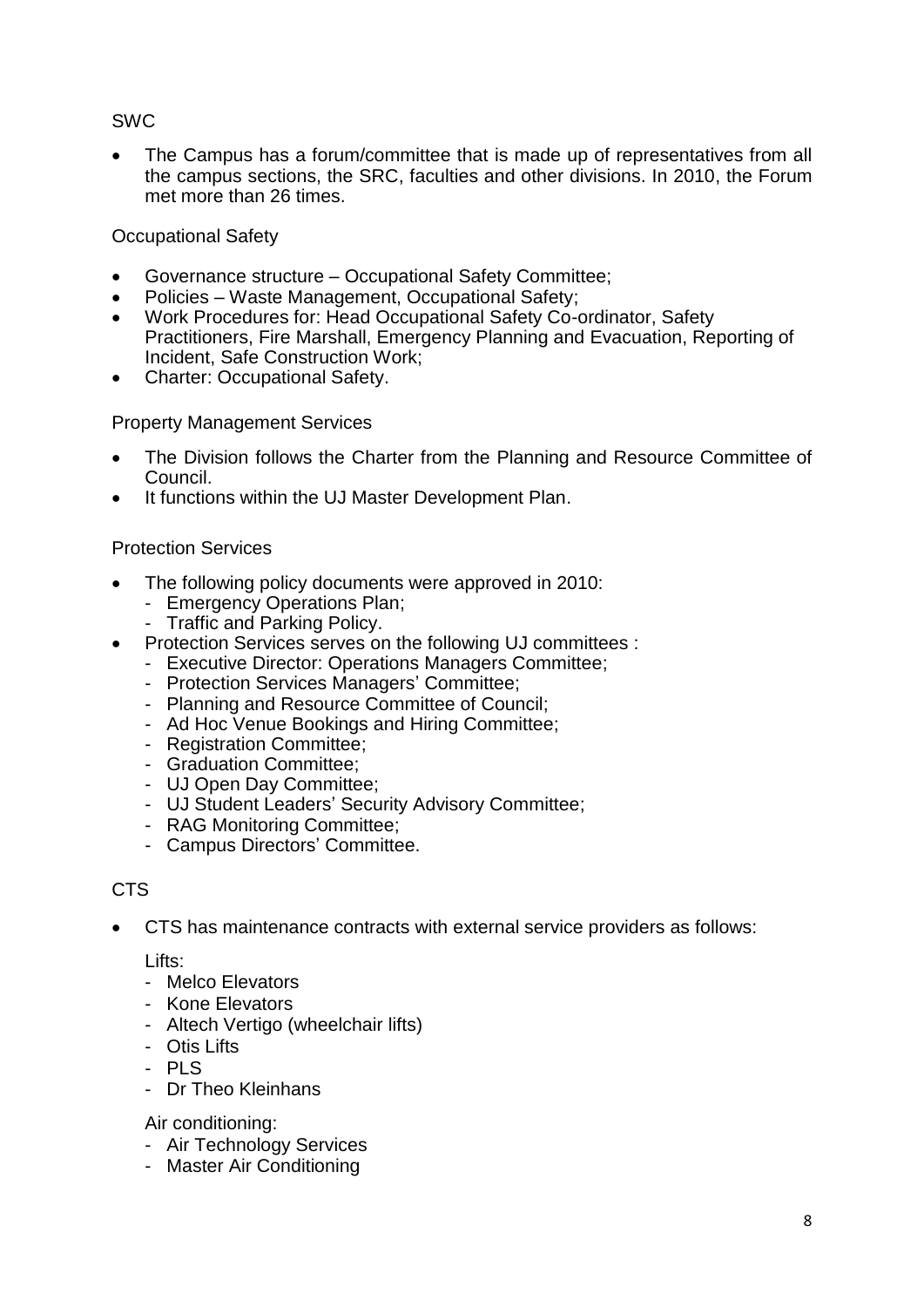Sprinkler systems:

- Cross Fire Maintenance

Fume cupboards:

- Amadwala

Chillers:

- York International
- Johnson Controls

Water treatment:

- Sud Chemie Water Treatment
- Total Water Management

Generators:

- New Way Motors
- Diesel Electric

UPS:

- Meissner
	- Masterguard Power Systems

Quantity surveying:

- DDP Quantity Surveyors

#### **Quality Management System**

#### DFC

- The Campus Director: DFC participates in forums such as the Senate Quality Committee and supports all quality-related committees. Other committees include the Student Services Council and various forums contributing to quality at UJ.
- Scheduled meetings with the two DFC Deans are held to confirm that quality support is being rendered to UJ's core business.

#### SWC

 The practice has been that any work done is inspected by the client before invoices are paid. Depending on the size of the project, a certain percentage of the amount is retained by the University for at least three months.

#### Occupational Safety

 Occupational Safety Management system consists of 14 elements. These elements, that consist of relevant questions, form part of the Safety Management System in order to determine the overall compliance rating (policy management, legal appointments, safety meetings, safety training, safety audits, safety awareness, premises and housekeeping, mechanical, electrical and personal safeguarding, fire prevention and protection, waste management, incident management, safety inspections, statutory maintenance and contractor safety).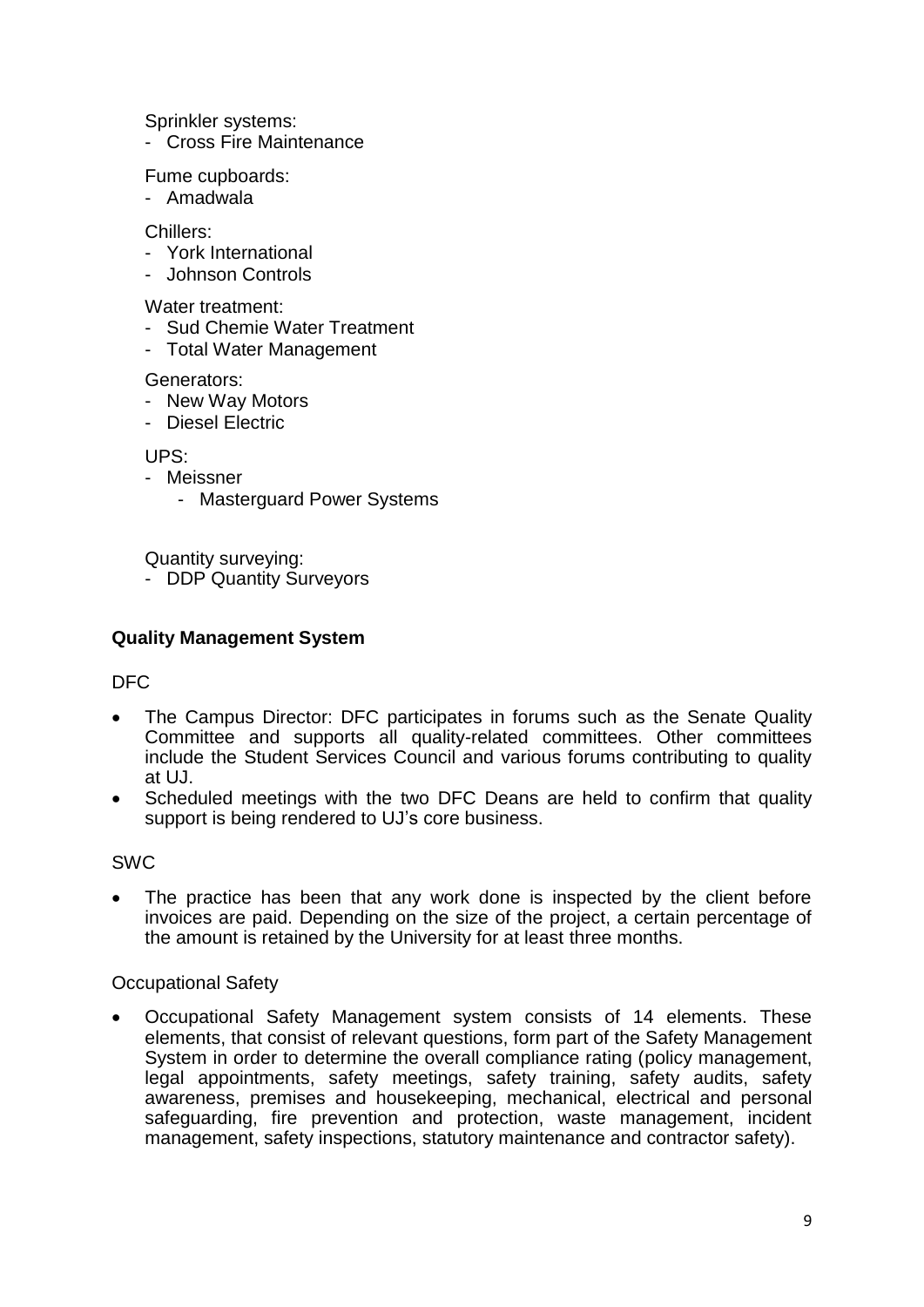Property Management Services

- Regular meetings with clients and professional teams;
- Feedback on recommendations;
- Regular reports to clients and governance structures;
- Risk assessments;
- Follow-up inspections and site visits.

#### Protection Services

- The centralised structure of Protection Services ensures uniform implementation of approved policies and procedures across all campuses.
- Staff and students have 24-hour access to Protection Services.
- Protection Services staff members are trained according to requirements set by the Private Security Industry Regulatory Authority and the Safety and Security SETA.
- The effectiveness of the Division is measured against SAPS crime statistics and benchmarking.
- Monthly reports are submitted to MEC, MECO, Senate and Council and crime awareness circulars are distributed regularly.
- Telephone costs are being decreased.
- The analysis of incident statistics may indicate trends. Preventative or corrective action is taken to mitigate risks.

## CTS

 Tender processes must follow the correct procedures and are linked to correct corporate governance processes. Internal monitoring is provided by both DDP Quantity surveyors and the Tender Office to ensure that correct processes are followed.

## **Risk Management**

## DFC

 The DFC Operations Division works closely with the Occupational Safety Division to resolve all safety matters speedily.

#### Occupational Safety

- Monthly meetings are conducted within the Division. Risks are identified and corrective actions are put in place. Minutes of the safety meetings are distributed and discussed on all levels.
- Safety practitioners have random meetings with appointed health and safety representatives.
- Risks identified are discussed at the safety meetings and feedback is given to the relevant departments.

## Protection Services

- Crime prevention and awareness
	- During the year, crime prevention talks were held with students and staff to assist in the prevention of becoming a crime victim.
	- An awareness project called "Crime-Free Day on Campus" was held in 2010.
- All intruder alarms are now monitored by Protection Services.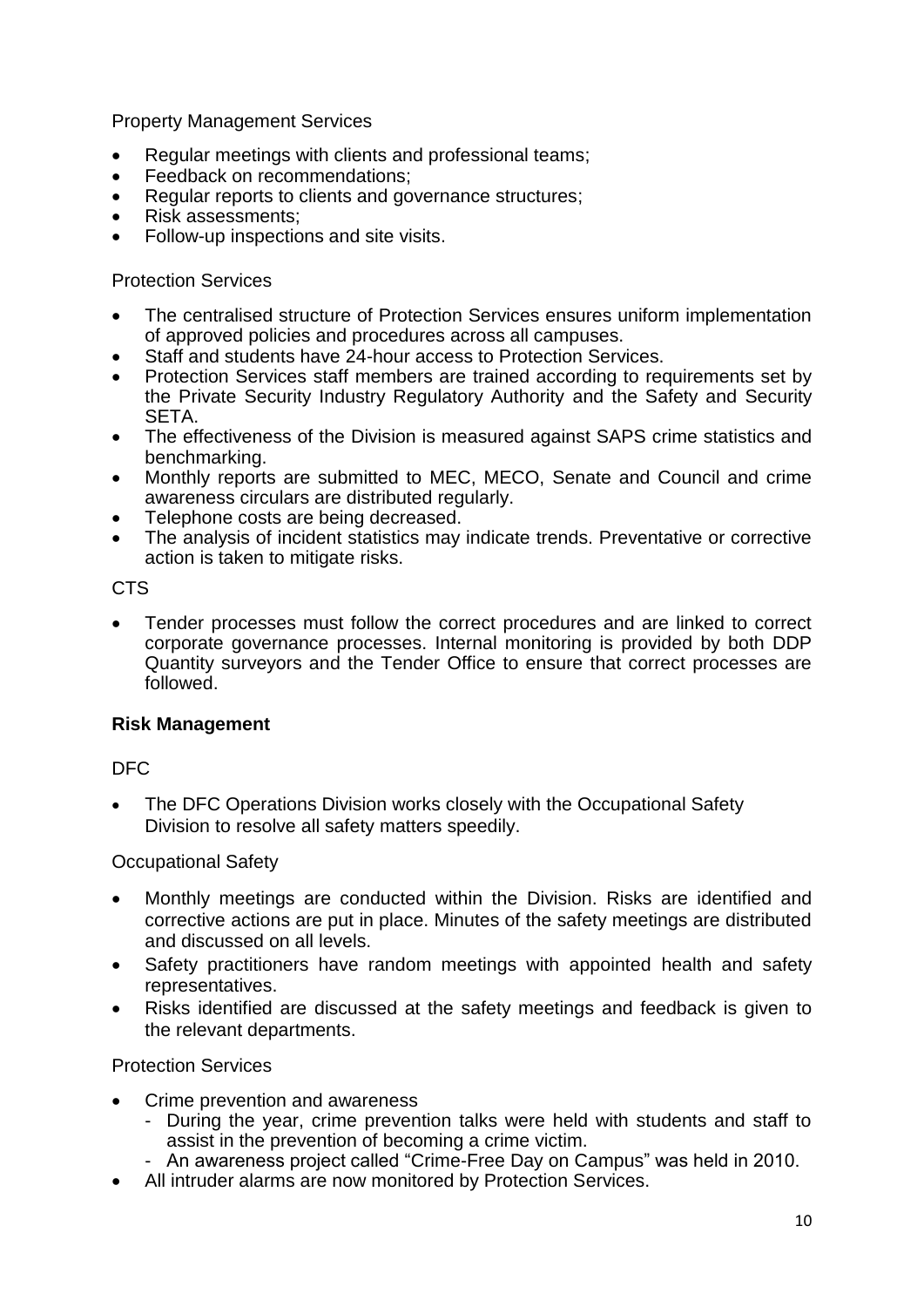# CTS

- Risk assessment feedback reports are submitted to the Planning and Resource Committee for consideration, decision and directives for implementation.
- Continued involvement in the process to identify risks to UJ that are placed on the UJ risk register for review and assessment.

## **Financial Review**

An operating budget of R220 million was allocated of which 98% was spent in fulfilling its mission.

## **Social Responsibilities**

# DFC

 The ABZ Foundation was allocated space in the Kodak building in order for them to advance their programmes with the surrounding communities.

These programmes include assisting the homeless around DFC by facilitating their children's schooling, seeking employment, voluntary surrender of guns and other dangerous weapons to the police, arranging medical care for the sick and frail and repatriating others to their places of origin.

The direct advantage to DFC has been the prevention of crime by the homeless on the UJ community, as they realise the benefits from this UJ- registered structure.

The Occupational Safety Department ensures that:

- All waste is disposed of in a legal manner in order not to put people's lives in danger and in order to minimise the negative effect that waste generated at UJ will have on the environment.
- Staff members are issued with the necessary personal protective equipment in order to perform their work in a safe manner.

Property Management Services

- Heritage Impact Assessment of UJ Island: A preliminary examination of historical sites on the Island on the Vaal Dam was conducted.
- Soweto Campus: Relocation of illegal occupants in heritage house, UJ acquired an additional house in a nearby residential area, Pimville and relocated the occupants.
- Two vacant stands have been made available to the Metro Evangelistic Services in Doornfontein as a playground for the children in their crèche.

Transportation and Environmental Services

 Regular interaction with the DA Councillor for the Auckland Park area takes place.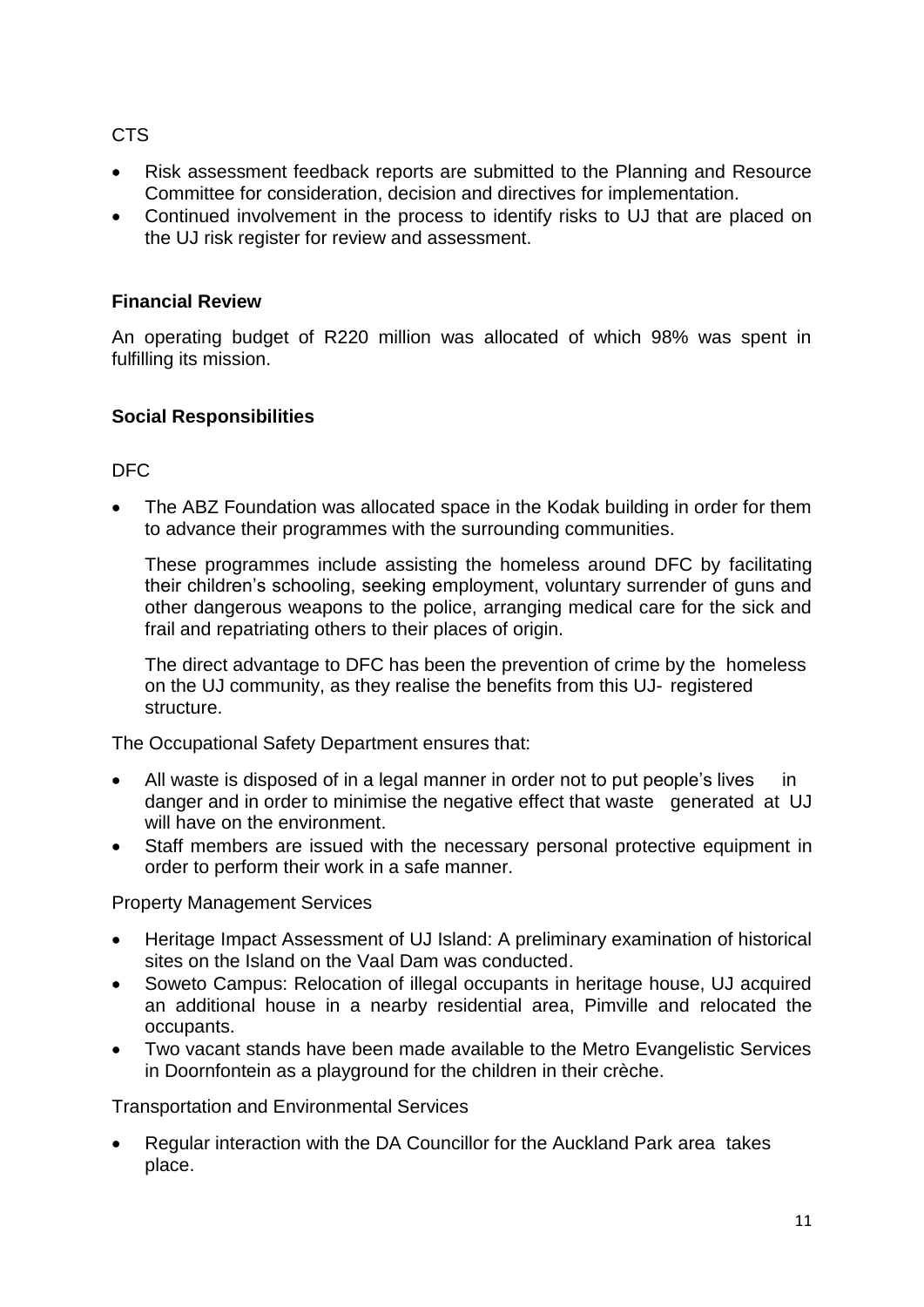- During 2010 and after the mid-year soccer event, the Transportation and Environmental Services Department was instrumental in arranging donations of linen and old furniture to the following organisations that take care of the less fortunate:
	- Blessings (East Rand) An organisation that forms part of the Manger Care Group (for the homeless and substance-addicted individuals);
	- Donottar Old-age home;
	- E-Deaf.

## Protection Services

 Protection Services is often in the position of assisting members of the public – be it medical assistance, crime prevention or assistance to victims of crime.

# C<sub>TS</sub>

 CTS is involved in providing layout planning assistance for the Social Enterprises World Forum Conference of 2011 being hosted by UJ. The theme for the conference is "Social enterprise as a catalyst for sustainable development".

# **Environmental Sustainability**  $\infty$  **Contributions (and/or Risks)**

## **Carbon Footprint**

In order to mitigate UJ's carbon footprint, the following was introduced at the APB and APK Campuses:

- Utilising battery-operated golf carts on campus;
- Advocating paperless meetings;
- Advocating recycling and the implementation of recycling stations at both campuses;
- Placing an embargo on all new air-conditioning installations in offices;
- Planting additional 114 trees;
- Introducing timers on passage lights on the interior of buildings.

#### SWC

 The landscaping of the new development is generally indigenous and requires low maintenance. An ecological corridor or "green belt" running along the southern boundary fence acts as an ecological corridor – linking Enoch Sontonga Hill to the wetland precinct flanking the Campus to the west.

#### Property Management Services

 A Biodiversity Assessment & Detailed Ecological Management Plan for the UJ Island was compiled and is being implemented.

#### Transportation and Environmental Services

 During an audit to determine the carbon footprint of the University, the Transportation Office submitted full records of all vehicles, all fuel used and diesel drawn. The final outcome of the audit is still awaited.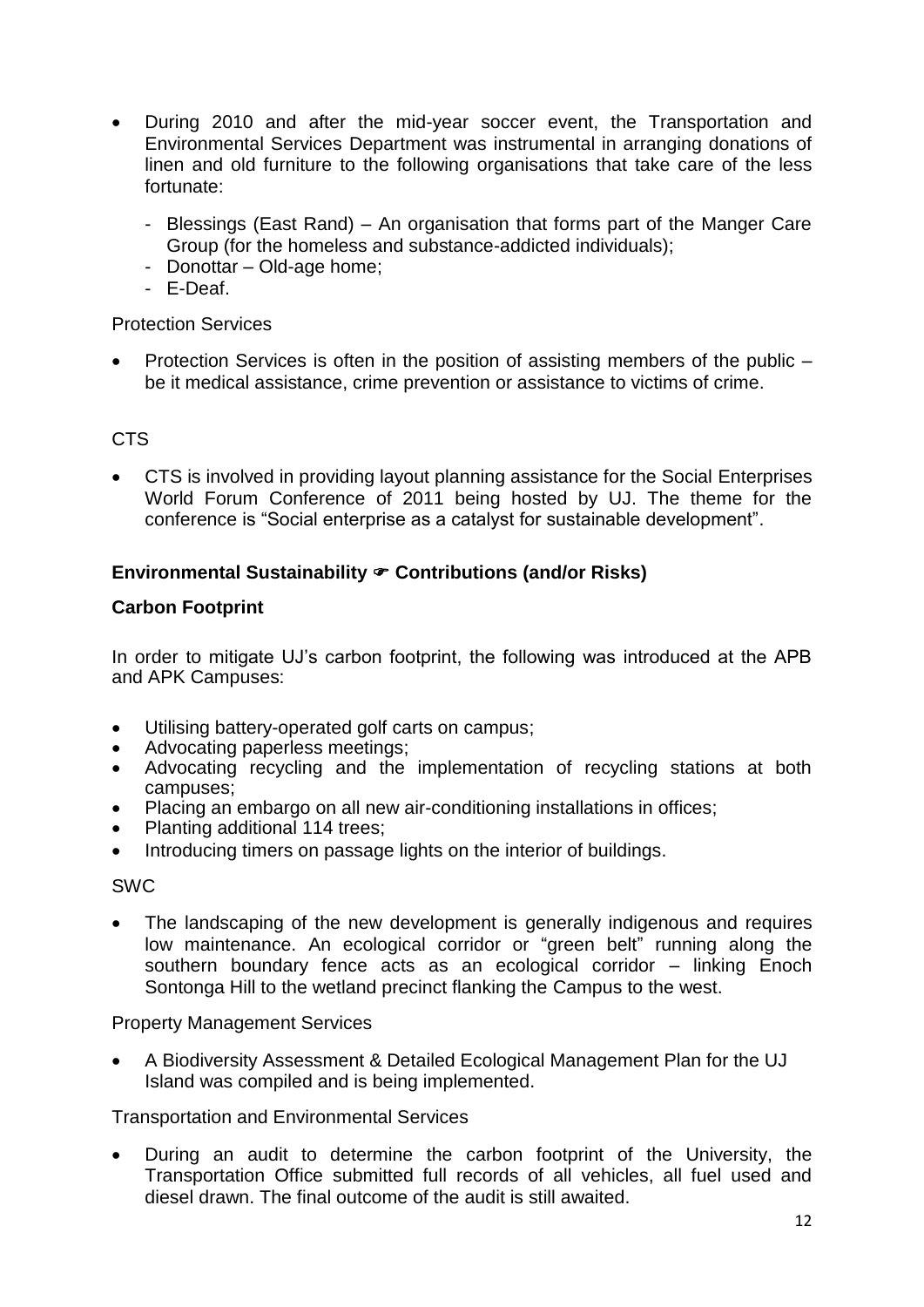CTS

- Total utility usage:
	- Electricity 67 765 640 kilowatt hours
	- Water 673 000 kilolitres
	- Gas 32 424 gigajoules
	- Catbot fuel 166 000 litres (A specific fuel type, similar to diesel, for use in boilers)
	- Generators 20 260 litres diesel
	- Diesel 129 174 litres
	- Fuel 114 915 litres

# **Energy Usage/Savings**

DFC

 DFC Operations collaborated in the efforts to audit and then upgrade systems such as lighting and air conditioning in order to reach the target of reducing energy consumption.

# SWC

- The new development has incorporated a number of issues which help in reducing costs through energy efficiency.
- The environmentally friendly Campus incorporates energy-efficient mechanisms such as orientation, sun screening, natural ventilation (in new academic offices), energy-efficient lighting and optimisation of natural light and structured insulation.

Transportation and Environmental Services

 Globes used in the Transport and Environmental Services buildings were replaced with energy-saving units and office lighting is switched off when not used.

# CTS

 CTS is involved with the UJ Energy Efficiency Committee in order to ensure that the energy challenges facing UJ are addressed and dealt with in due course.

# **Water Consumption/Savings**

DFC

 Water streams flowing under the newly purchased Perskor Building have been identified as a potential source for irrigation water and for use in flushing toilets.

SWC

 There are stormwater harvesting tanks at the athletics track which will collect the excess irrigation water and pump it up into the storage tanks. This will ensure that the Campus reduces its water demand.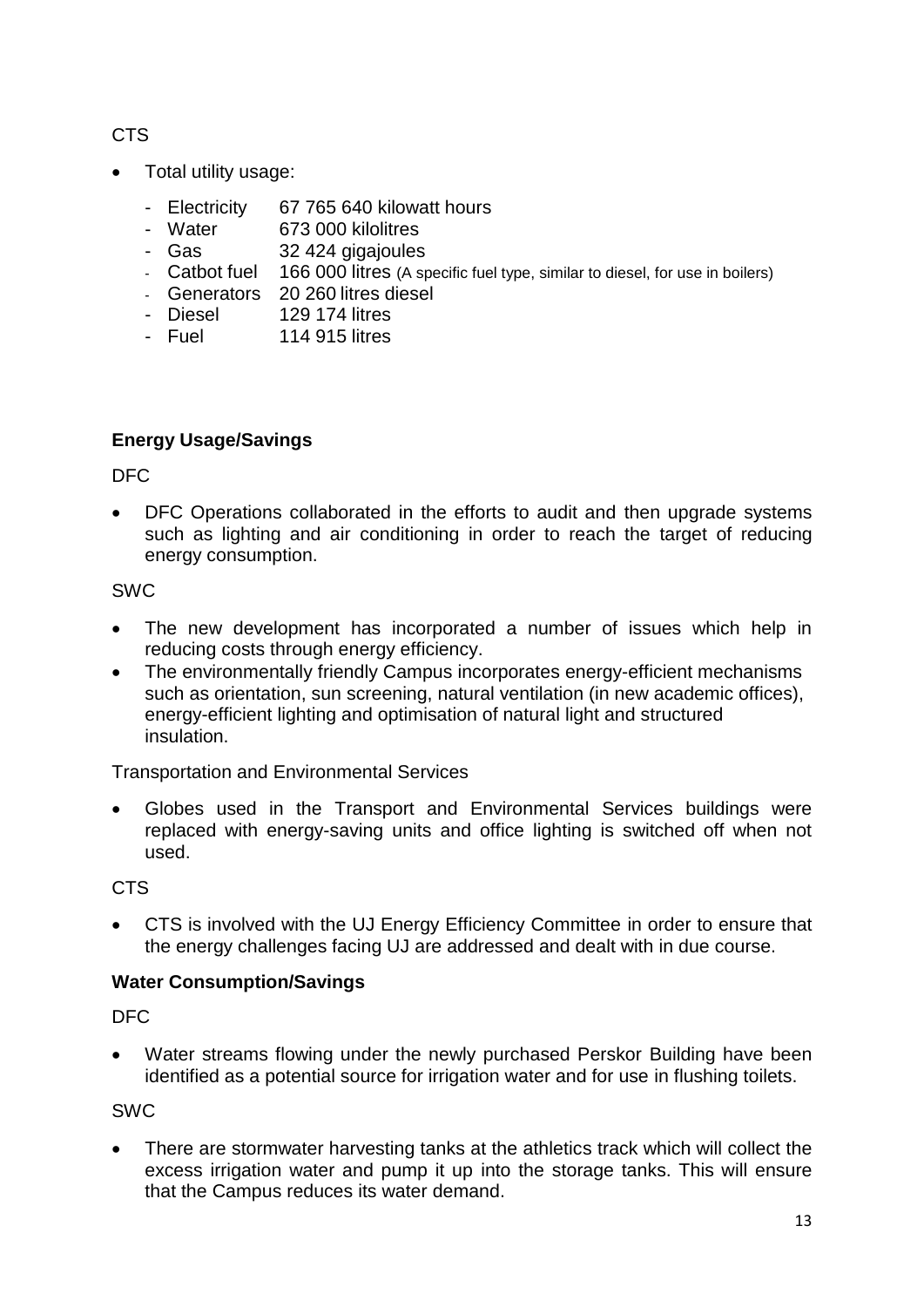Transportation and Environmental Services

- In an attempt to save water, the Environmental Services Division was involved in a project to identify and plot all water outlet points. A project was launched to seal the main fountain within the centre court of the APK Campus, through which many kilolitres of water were lost monthly.
- It was noticed that whenever interruptions of water supply occurred, staff and students tend to leave taps open on discovering that there is no water. The cleaning staff have, as a result, been trained/conditioned to make it part of their standing operating procedure to check and close all water outlets.

Property Management Services (UJ Island)

A project had been initiated to eradicate bluegum trees on the Island.

CTS

 An 800 Kl water tank was installed on APK and supplied from the existing APK borehole. The water is chlorinated and can also therefore provide a level of self sufficiency in the event of a water supply problem with Joburg Water.

## **Waste Management:**

Occupational Safety

- All hazardous and non-hazardous waste is being removed by an external contractor. Non-hazardous waste (general waste) is being recycled. Recycling cages have been built and are in operation on the Doornfontein and APB Campuses.
- HP cartridges are being collected on a small scale for recycling. Recycling boxes will be placed at strategic areas by the Occupational Safety Department and will form part of the awareness campaign.
- Old oil is collected by an external company for recycling.
- Recycling stations have been put up on all four campuses.
- *Statistics of recycled general waste are depicted in the table below:*

| Com<br>paper | White<br>paper | <b>Plastic</b> | Cans  | Alum  | Cardboard<br>boxes | Glass  | Total<br>recycled<br>waste |
|--------------|----------------|----------------|-------|-------|--------------------|--------|----------------------------|
| 19 ton       | 41 ton         | 14 ton         | 8 ton | 2 ton | 26 ton             | 27 ton | $137$ ton                  |